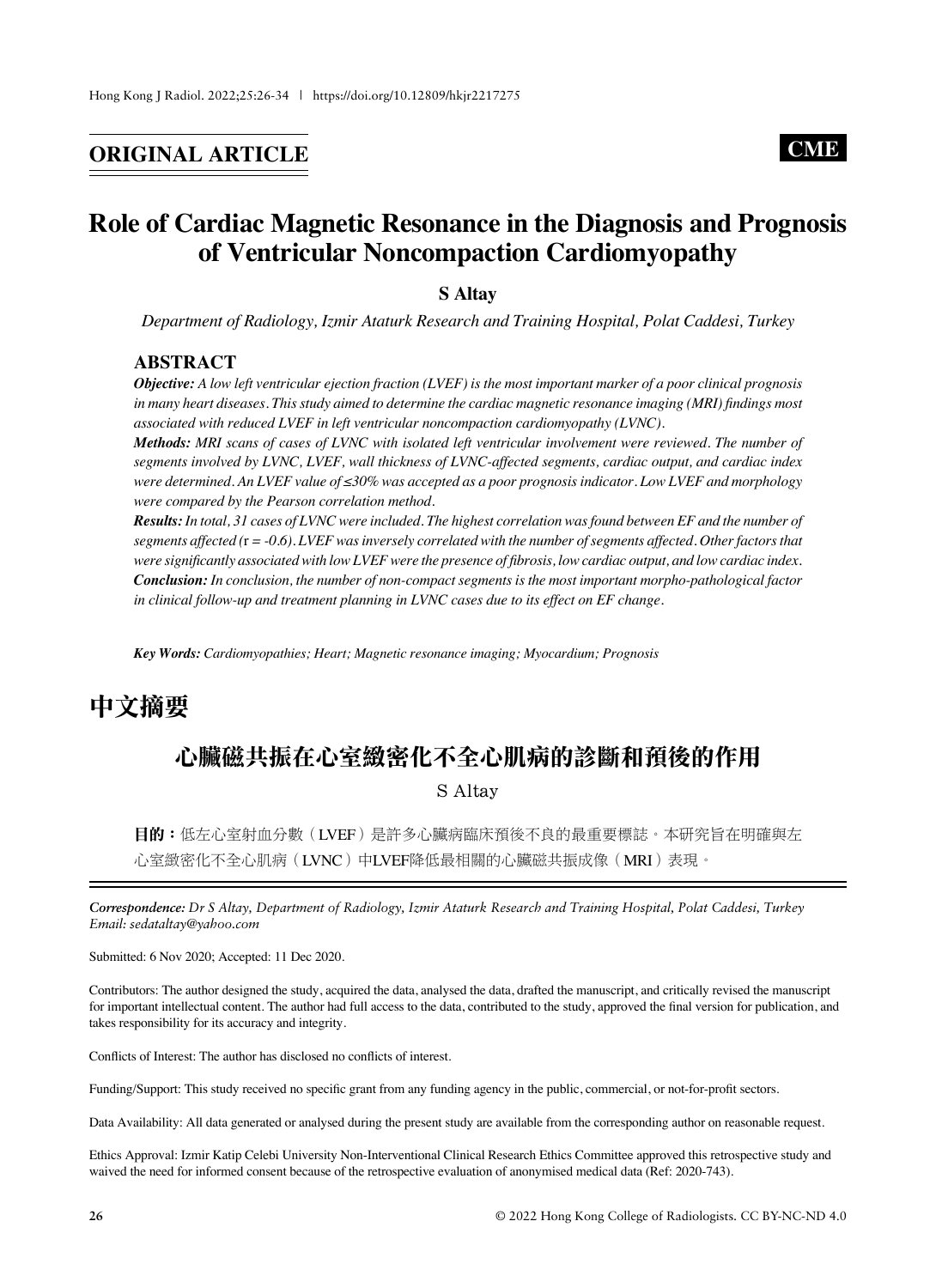方法:回顧分析孤立左心室受累LVNC病例的MRI掃描。測定LVNC涉及的節段數、LVEF、LVNC受 累節段的壁厚、心輸出量和心臟指數。LVEF值30%或以下被認為是預後不良的指標。採用 Pearson相 關分析比較低 LVEF值和形態學改變。

結果:共納入31例 LVNC。在射血分數和受影響的段數之間看到最高相關性 (*r* = -0.6)。LVEF與受影 響的節段數呈負相關。與低LVEF顯著相關的其他因素包括存在纖維化、低心輸出量和低心指數。 結論:非緻密節段的數量是LVNC病例臨床隨訪和治療計劃中最重要的形態病理因素,因為它對射 血分數變化有影響。

# **INTRODUCTION**

Left ventricular noncompaction cardiomyopathy (LVNC) is a rare disease that occurs as a result of failure of the process of trabeculation in the left ventricular (LV) wall to proceed after 5 to 8 weeks of foetal development.<sup>1</sup> It is characterised by the presence of a subendocardial non-compacted layer. A non-compacted layer >66% of the entire wall thickness is diagnostic of LVNC.<sup>1,2</sup> The apex and inferolateral wall are the segments most affected in the left and, sometimes, the right ventricle.<sup>1</sup> Resulting heart failure, thromboembolism, arrhythmia, or sudden death can occur.2 Microvascular dysfunction and ischaemia play a role in the pathogenesis of arrhythmia and/or LV dysfunction.3 The European Society of Cardiology includes LVNC in the group of unclassified cardiomyopathy as it is unclear whether it is discrete cardiomyopathy or merely a morphological feature shared by many different phenotypic cardiomyopathies, but the American Society of Cardiology considers LVNC primary cardiomyopathy.3 There are different opinions as to the aetiology. Genetic and sporadic causes are found in the literature.<sup>4,5</sup> Significant genetic heterogeneities have been identified in LVNC, but the familial major genetic cause has not yet been identified.<sup>5</sup>

Data on the pathological findings affecting the clinical course in LVNC cases are insufficient in the literature.<sup>6</sup> In many studies, LVNC cases have been evaluated by echocardiography, but morpho-pathological causes affecting the prognosis of the disease have not been clearly defined.<sup>7</sup> Morphological and functional data may be obtained with cardiac magnetic resonance (CMR) examinations in LVNC cases. We examined the morphological and functional abnormalities of LVNC with CMR.

A lower left ventricular ejection fraction (LVEF) than normal values determine the clinical severity of LVNC heart involvement. Correlations between CMR findings and LVEF change in LVNC cases were evaluated. This study aimed to find out the effects of morphopathological changes on prognosis in LVNC cases.

## **METHODS Patients**

A total of 63 cases diagnosed with LVNC in CMR examination between 2014 and 2019 in our hospital's image archiving system were retrospectively reevaluated. For the diagnosis of LVNC, the Petersen diagnostic criteria were used in cases with uncompressed tissue thickness  $\geq 66\%$  of the total wall thickness.<sup>8,9</sup> Measurements were made on 2- and 4-chamber images in the end-diastolic phase. Three cases with isolated right ventricular involvement, 10 cases with coronary artery disease, seven cases with right and left ventricular involvement, five cases with dilated cardiomyopathy, and seven cases with a history of cardiac surgery were excluded from the study.

The remaining 31 cases with isolated LV involvement and no known disease were included in the study. Cases were included in the examination regardless of clinical symptoms. Ejection fraction (EF), cardiac output (CO), cardiac index (CI) values, and wall involvement rate  $(\%)$  as were calculated. The number of segments affected by LVNC was calculated with the American Heart Association's 17-segment model. The data of the patients were evaluated statistically independent of age.

#### **Cardiac Magnetic Resonance Protocols**

CMR studies were performed on a 1.5 Tesla scanner (Aera®; Siemens Healthineers, Erlangen, Germany). Patients were scanned with 16-channel surface phased array body coils. Cine images were acquired in the 2-chamber and 4-chamber views for the heart. Balanced steady-state free precession cine imaging (time of repetition/time of echo,  $2.7 - 3.1/1.4 - 1.5$ ; flip angle,  $65^\circ$ ; temporal resolution, 25-39 ms; in-plane resolution,  $1.9 \times 1.9$  to  $2.6 \times 2.7$  mm; mean ( $\pm$  standard deviation)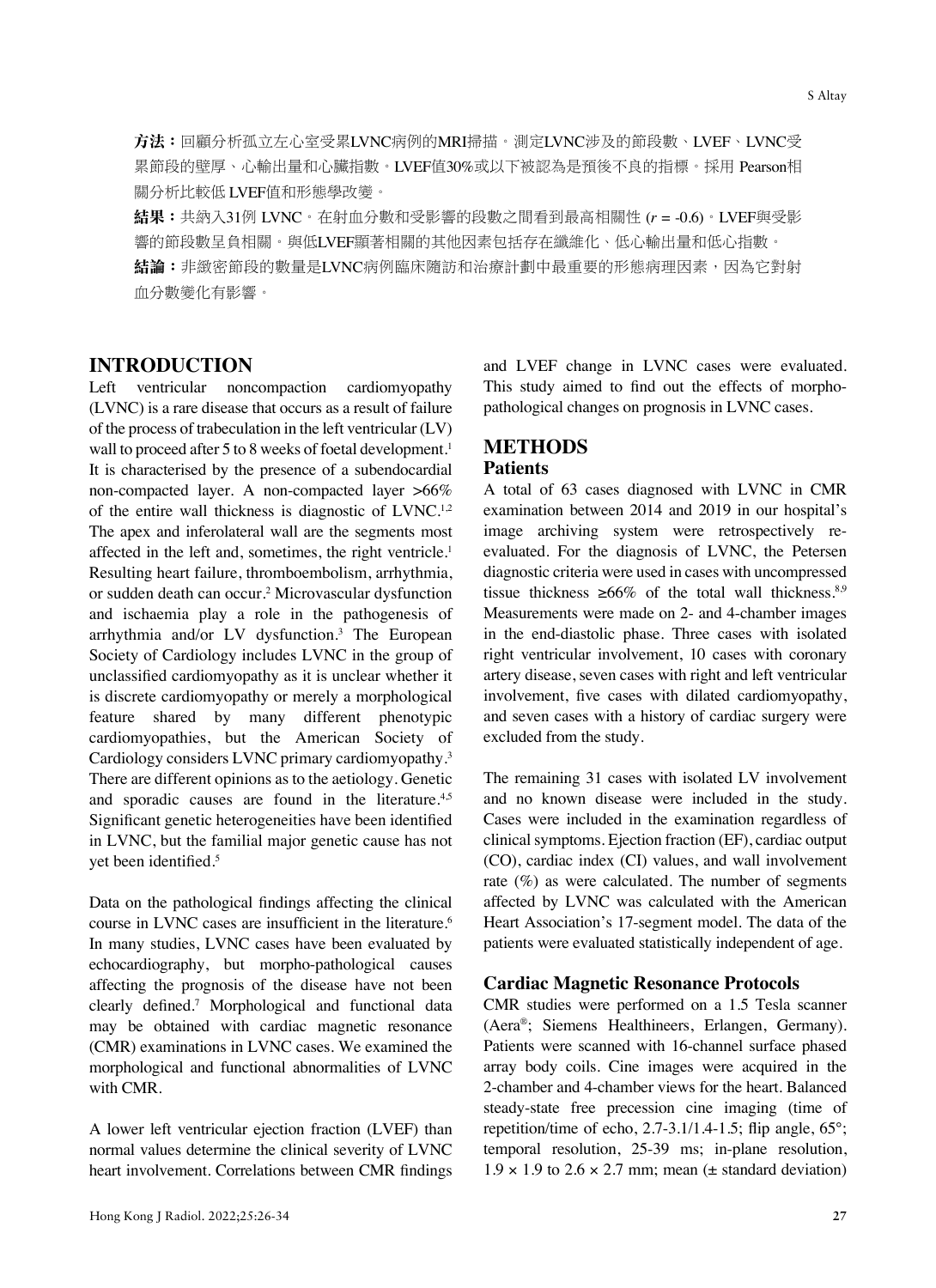value,  $2.2 \pm 0.2 \times 2.2 \pm 0.2$  mm; breath-hold duration, 10 to 12 heartbeats per section acquired. The section thickness was 8 mm with a gap of 2 mm) was performed in long-axis 2- and 4-chamber views for biplanar assessment of LV end-diastolic volume, LV mass, and LVEF. Contours were drawn automatically, and if needed, manually corrected. Biplanar anatomical and functional parameters were calculated automatically by post-processing on a workstation (Syngo; Siemens).

We administered 0.2 mmol/kg intravenous gadopentetate dimeglumine (Magnevist; Schering, Berlin, Germany) via the antecubital vein for late gadolinium enhancement imaging. A flow rate of 2 mL/sec was used. A minimum of 10 minutes after contrast administration, and inversion-recovery steady-state free precession inversion time (TI) short-axis scouting sequence was acquired at the mid-ventricular level to determine optimal TI. TI was calculated for optimal suppression of myocardial signal. Short- and long-axis late gadolinium enhancement images including LV myocardium were acquired using the FLASH-PSIR sequence.

#### **Imaging Analysis**

CMR examinations were evaluated by a radiologist who has a cardiac imaging certificate with extensive CMR experience (>9 years). EF, stroke volume, CI, CO, heart muscle weight, and LV peak ejection values were calculated automatically over functional sequences in the workstation. In 2- and 4-chamber images the enddiastolic wall thicknesses were measured manually as a full layer and a non-compacted layer. The presence of myocardial fibrosis was analysed as present or absent regardless of segment size.

#### **Statistical Analysis**

Consequently, the independent variable with a p value < 0.05 will remain in the final model. The existence of a dependent variable (EF) was investigated. Pearson correlation evaluation was performed to determine the linear relationship between the two continuous variables with EF and LVNC involved wall ratio, CO, and CI change. If the found *r* value was -1, it was interpreted as a fully negative linear relationship, while +1 was a fully positive linear relationship. An  $r = 0$  meant no linear relationship between the two variables. The closer the absolute value of the correlation coefficient was to the value of 1, the stronger was the linear association.

### **RESULTS**

The age range of the 31 cases was between 15 and 56 years (mean =  $45 \pm 20$ ). A total of 25 patients had a known diagnosis of LVNC and six patients presented with increased trabeculation (Figures 1 and 2).



**Figure 1.** Cardiac magnetic resonance in a 54-year-old man with left ventricular noncompaction. Four-chamber magnetic resonance (MR) images (a-e) show the non-compaction. Phase-sensitive inversion-recovery (a, b), cine steady-state free precession (SSFP) 4-chamber planes (c and d), T1-weighted fat-saturation fast spin echo (e) MR images showing left ventricular noncompaction. Vertical long-axis SSFP MR image (f) showing the non-compaction (arrows).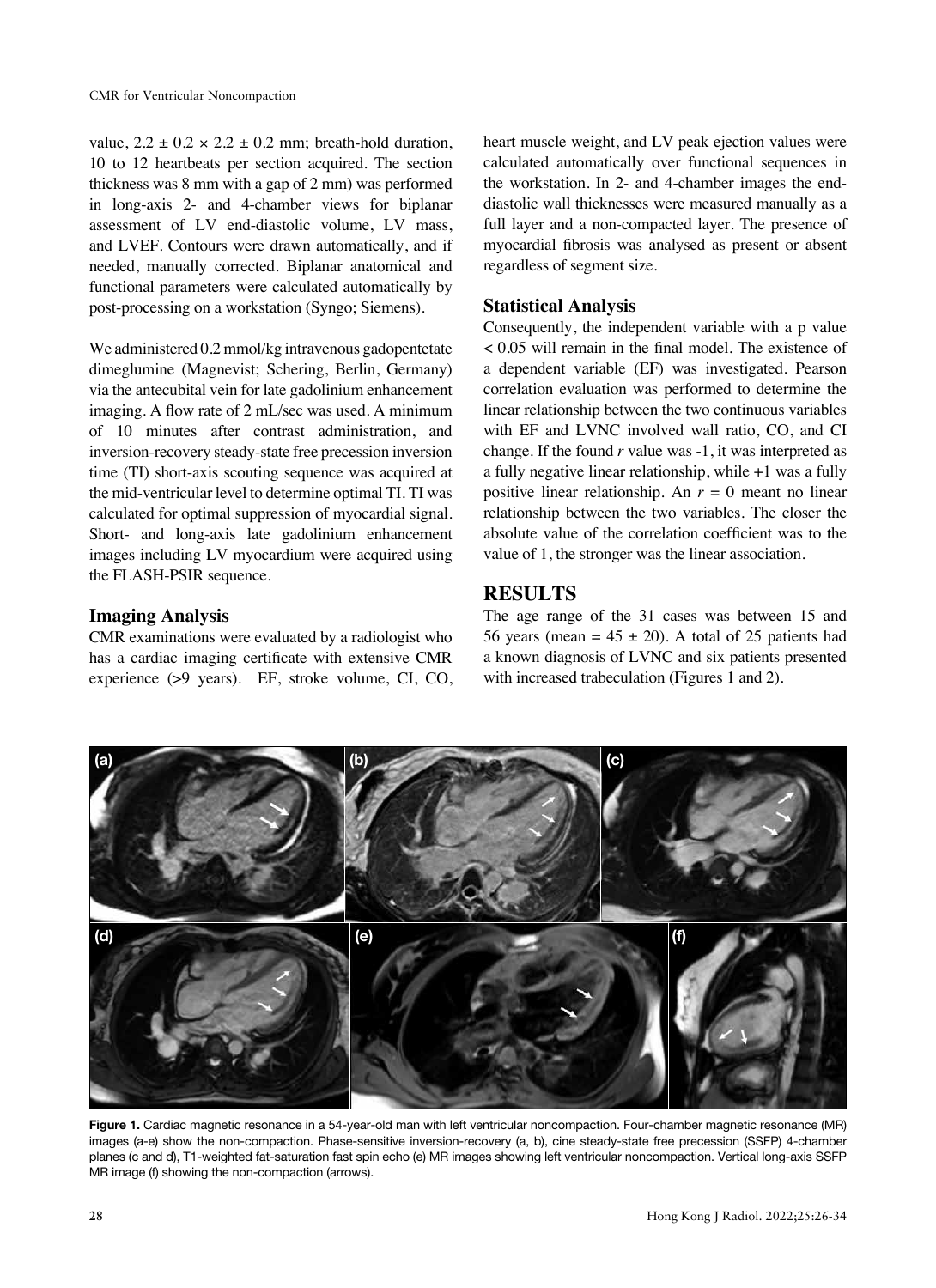

**Figure 2.** A 39-year-old man with left ventricular noncompaction. (a-c) Four-chamber magnetic resonance (MR) images, (d) 2-chamber late gadolinium enhancement (LGE), and (e) vertical-long-axis steady-state free precession (SSFP) and (f) LGE images showing a noncompacted layer of the myocardium (arrows).

#### **Cardiac Magnetic Resonance Findings**

The mean LVEF was  $45.3\% \pm 35\%$ , the number of LVNC affected segments was 10 (range, 3-17), CO was 5.7, and CI was 2.9. The mean stroke volume was 64.2 mL and heart muscle weight was  $132.9 \pm 35.23$  g. Segment involvement was the highest in segment 17 with the apex involved in 29 cases (Figures 3 and 4). The involvement of apical segments 13 to 16, medial segments 7 to 12, and basal segments 1 to 6 are shown in Figures 5 and 6. Fibrosis in myocardial tissue was detected in five cases. Additional LV findings in CMR were a sigmoid septum in two cases, atrial septal defect in one case, the false tendon anatomic variant in two cases, LV lateral wall systolic hypokinesia in five cases, first-degree mitral valve insufficiency in 10 cases, and first-degree mitral valve stenosis in nine cases. Cor triatriatum was observed in the right ventricle in one case.

## **Correlation between Ejection Fraction and Other Cardiac Magnetic Resonance Findings**

Correlation coefficients between EF and the following findings are as follows: the number of affected segments (*r* = -0.613), fibrosis (*r* = 0.217), CO (*r* = -0.112), CI  $(r = -0.079)$ , and the percentage of non-compaction in the wall  $(r = -0.043)$  (Table 1 and Figure 7). The most consistent factor affecting the EF was the number of segments affected by LVNC (Table 2). There is no multiple dependency variable in our variables. In the evaluation made in terms of the statistical value of the EF and Pearson correlation, the statistical value in the number of segments held was found as  $p < 0.001$ , in the presence of fibrosis as  $p = 0.240$ , with CO as  $p = 0.549$ , with CI as  $p = 0.672$  and the percentage of noncompaction in the wall was found to be as  $p = 0.816$ . Pearson correlation coefficient (*r*) value explanations are made as there is no correlation if  $r < 0.2$ , a weak correlation from 0.2 to 0.4, moderate correlation from 0.4 to 0.6, a high correlation from 0.6 to 0.8, and a very high correlation from 0.8 to 1 (Tables 1 and 3). Statistically, the finding affecting clinical severity in patients with LVNC and highly correlated with prognosis was the number of segments affected by the disease.

#### **DISCUSSION**

This study aimed to define the morphological pathology most closely linked to the prognosis in LVNC. Knowledge regarding diagnosis, morbidity, and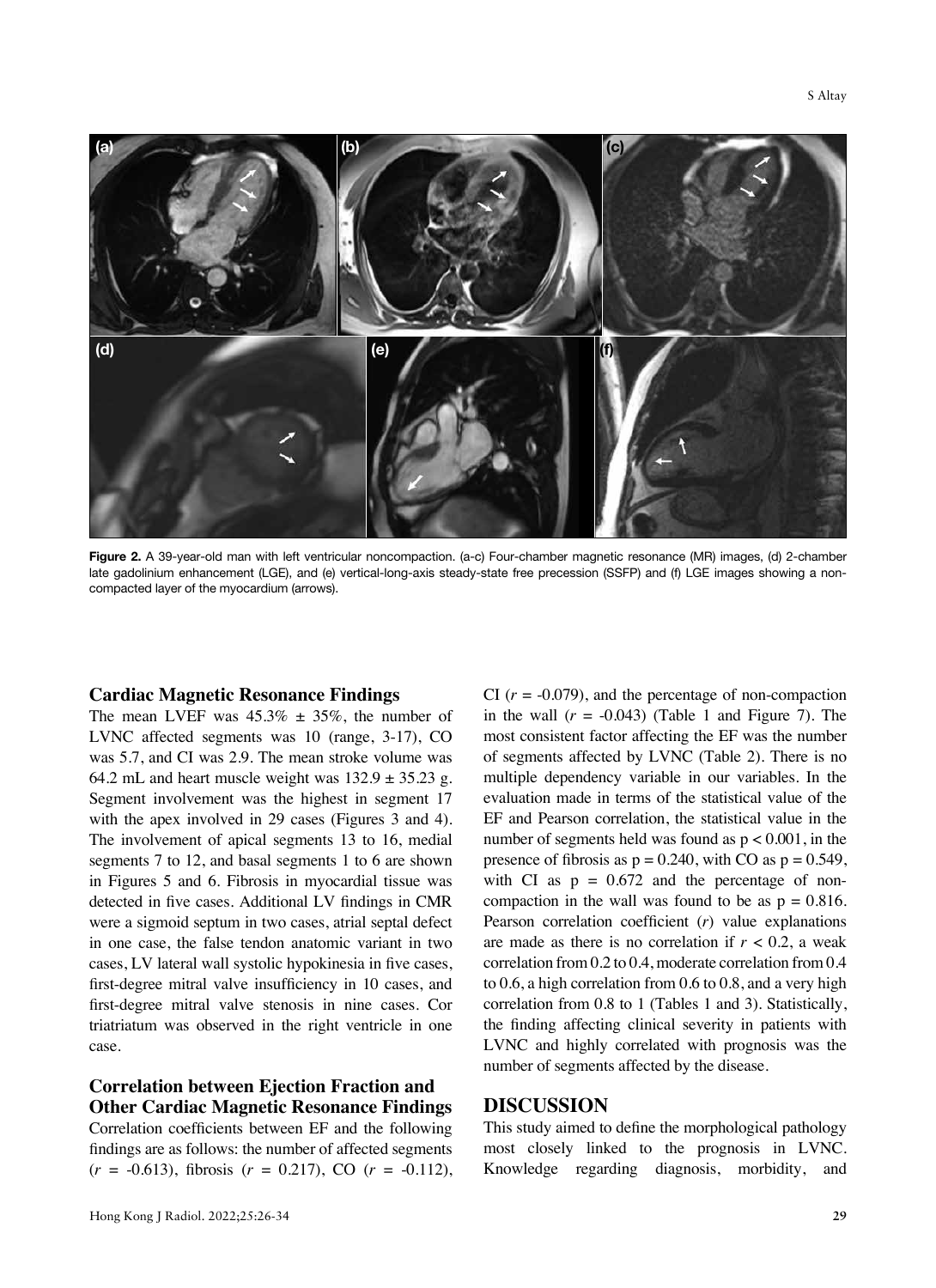CMR for Ventricular Noncompaction



**Figure 3.** Cardiac magnetic resonance (CMR) in a 35-year-old woman, with an ejection fraction of 50%. Four-chamber CMR images cine steady-state free precession (a), T1-weighted fat-saturation fast spin echo (b), and 4-chamber plane (c) showing ventricular noncompaction. Two-chamber late-gadolinium-enhanced image (d) showing papillary muscle and right ventricle.



**Figure 4.** Left ventricular noncompaction. A 59-year-old woman with an ejection fraction of 45%. Images including 4-chamber view cine steady-state free precession (a, b), T2-weighted fast spin echo (c), 4-chamber late gadolinium enhancement (LGE) (d, e), and 2-chamber LGE (f) showing apical, mid and basal ventricular noncompaction.

prognosis in this disease is limited.8 CMR is recognised as the gold standard for measuring the volume, mass, and ejection fraction of both ventricles.<sup>10</sup> EF value is an important indicator of prognosis in coronary pathologies. A low EF is a predictor of poor prognosis, except in cases with preserved ejection fraction and heart failure.7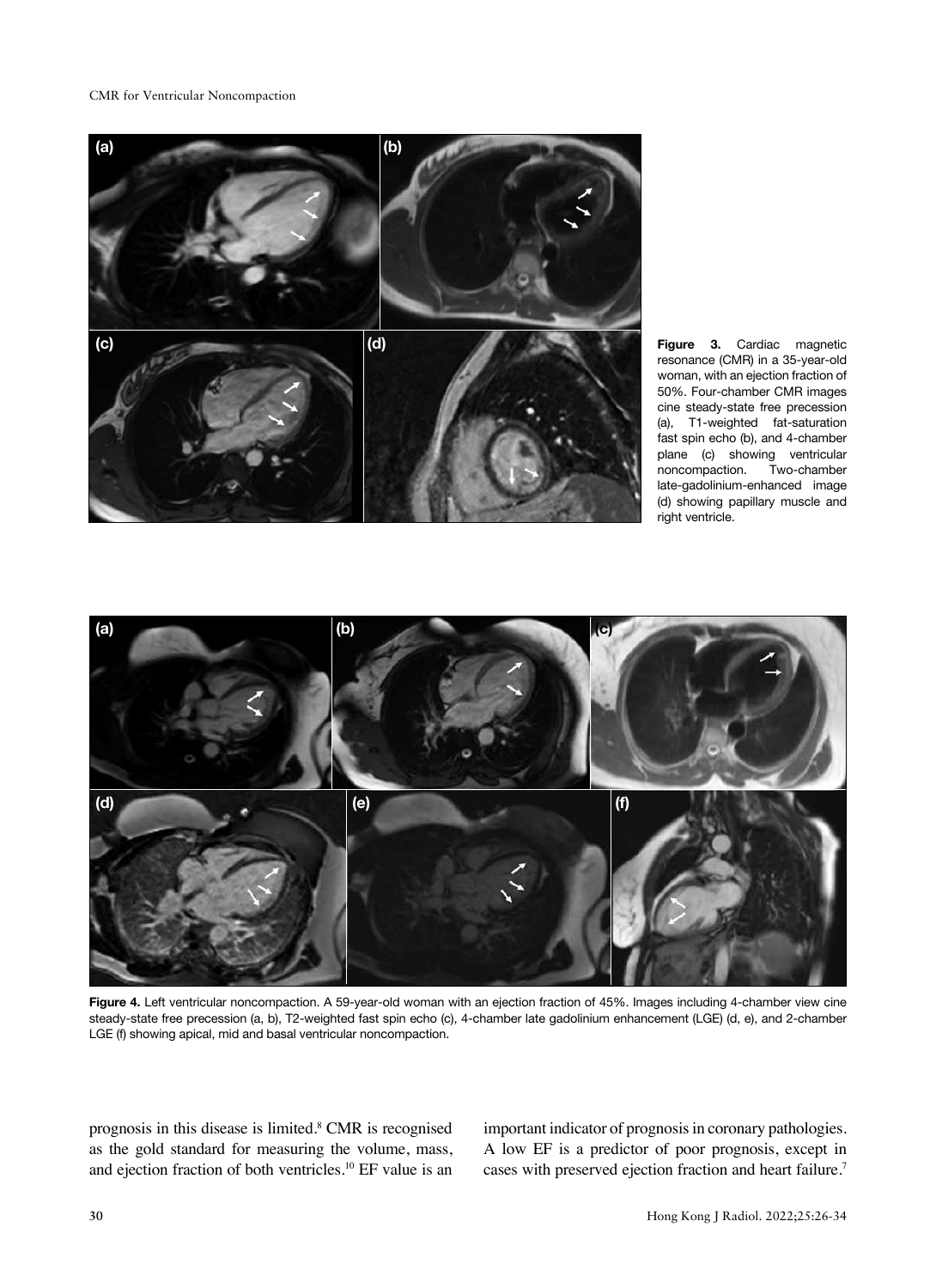In this study, the morphological finding showing the highest correlation with EF change was investigated. In LVNC cases, the highest correlation was found between low EF and the number of segments involved. In the study, a high inverse correlation was observed between the number of affected segments in LVNC and EF. In conclusion, the number of affected segments in LVNC



**Figure 5.** Left ventricular noncompaction. A 55-year-old woman with an ejection fraction of 46%. The 4-chamber view shows apical, mid, and basal free wall noncompaction.

cases is the most influential factor in clinical follow-up and treatment planning due to EF effects.

Low LVEF in LVNC cases is an important indicator of a negative prognosis. Dodd et  $al<sup>4</sup>$  evaluated the relationship between prognosis in myocardial fibrosis and  $LVMC<sup>3</sup>$  Negri et al<sup>1</sup> evaluated multiple studies reporting associations between LVNC and ventricular tachycardia. The prognosis was evaluated in LVNC with a single variable in the studies the literature; this study evaluated many morphological and functional factors and consequently found the increase in the number of affected segments corresponds most closely to low EF in LVNC.

The 2016 European Society of Cardiology guidelines for the diagnosis and treatment of heart failure defined heart failure based on LVEF. The decrease in EF may manifest itself as heart failure. Heart failure can develop in LVNC cases.10 Morpho-pathological factors affecting this process have not been defined as multivariate in the literature before. This study showed the highest correlation with the decreasing LVEF in the LVNC cases the number of involved segments. The number of affected segments must be the most important factor for clinical follow-up and treatment planning in LVNC cases after these results.

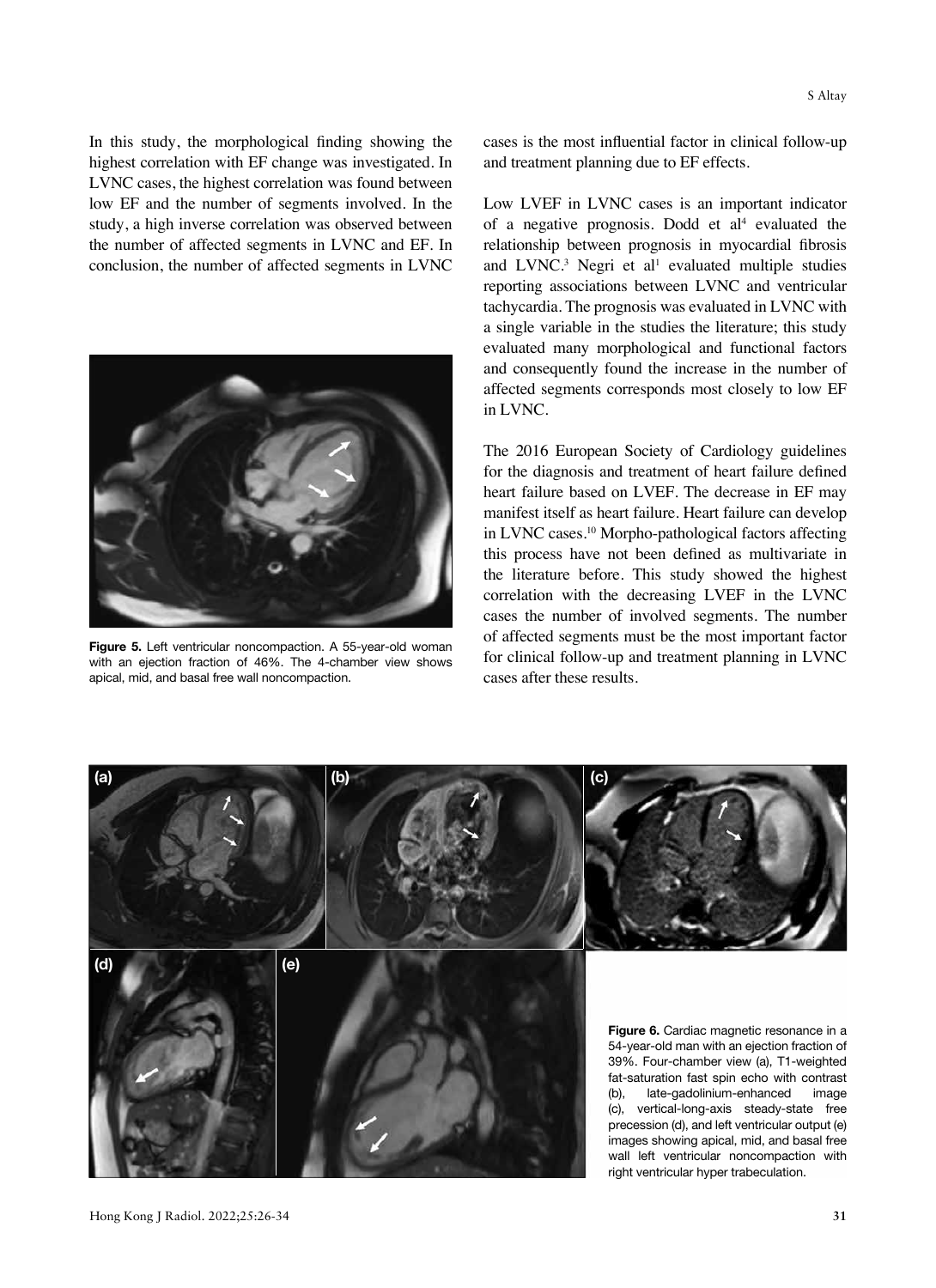| Table 1. Ejection fraction (EF) Pearson correlation (r) values with the percentage of wall involvement, number of segments affected, |  |  |  |  |
|--------------------------------------------------------------------------------------------------------------------------------------|--|--|--|--|
| cardiac output (CO), cardiac index (CI), and fibrosis.                                                                               |  |  |  |  |

|                             | EF        | Wall         | Number of         | CO             | CI           | Fibrosis     |
|-----------------------------|-----------|--------------|-------------------|----------------|--------------|--------------|
|                             |           | involvement  | segments affected |                |              |              |
| EF                          |           |              |                   |                |              |              |
| Pearson correlation         | 1         | $-0.043$     | $-0.613*$         | $-0.112$       | $-0.079$     | 0.217        |
| p Value (2-tailed)          |           | 0.816        | < 0.001           | 0.549          | 0.672        | 0.240        |
| No.                         | 31        | 31           | 31                | 31             | 31           | 31           |
| Wall involvement            |           |              |                   |                |              |              |
| Pearson correlation         | $-0.043$  | $\mathbf{1}$ | $-0.040$          | $-0.124$       | $-0.104$     | $-0.066$     |
| p Value (2-tailed)          | 0.816     |              | 0.831             | 0.505          | 0.579        | 0.724        |
| No.                         | 31        | 31           | 31                | 31             | 31           | 31           |
| Number of segments affected |           |              |                   |                |              |              |
| Pearson correlation         | $-0.613*$ | $-0.040$     | 1                 | 0.073          | 0.066        | $-0.111$     |
| p Value (2-tailed)          | < 0.001   | 0.831        |                   | 0.694          | 0.724        | 0.551        |
| No.                         | 31        | 31           | 31                | 31             | 31           | 31           |
| CO                          |           |              |                   |                |              |              |
| Pearson correlation         | $-0.112$  | $-0.124$     | 0.073             | $\overline{1}$ | $0.996*$     | 0.078        |
| p Value (2-tailed)          | 0.549     | 0.505        | 0.694             |                | < 0.001      | 0.676        |
| No.                         | 31        | 31           | 31                | 31             | 31           | 31           |
| Cl                          |           |              |                   |                |              |              |
| Pearson correlation         | $-0.079$  | $-0.104$     | 0.066             | $0.996*$       | $\mathbf{1}$ | 0.069        |
| p Value (2-tailed)          | 0.672     | 0.579        | 0.724             | < 0.001        |              | 0.714        |
| No.                         | 31        | 31           | 31                | 31             | 31           | 31           |
| Fibrosis                    |           |              |                   |                |              |              |
| Pearson correlation         | 0.217     | $-0.066$     | $-0.111$          | 0.078          | 0.069        | $\mathbf{1}$ |
| p Value (2-tailed)          | 0.240     | 0.724        | 0.551             | 0.676          | 0.714        |              |
| No.                         | 31        | 31           | 31                | 31             | 31           | 31           |

\* Correlation is significant at the 0.01 level (2-tailed).



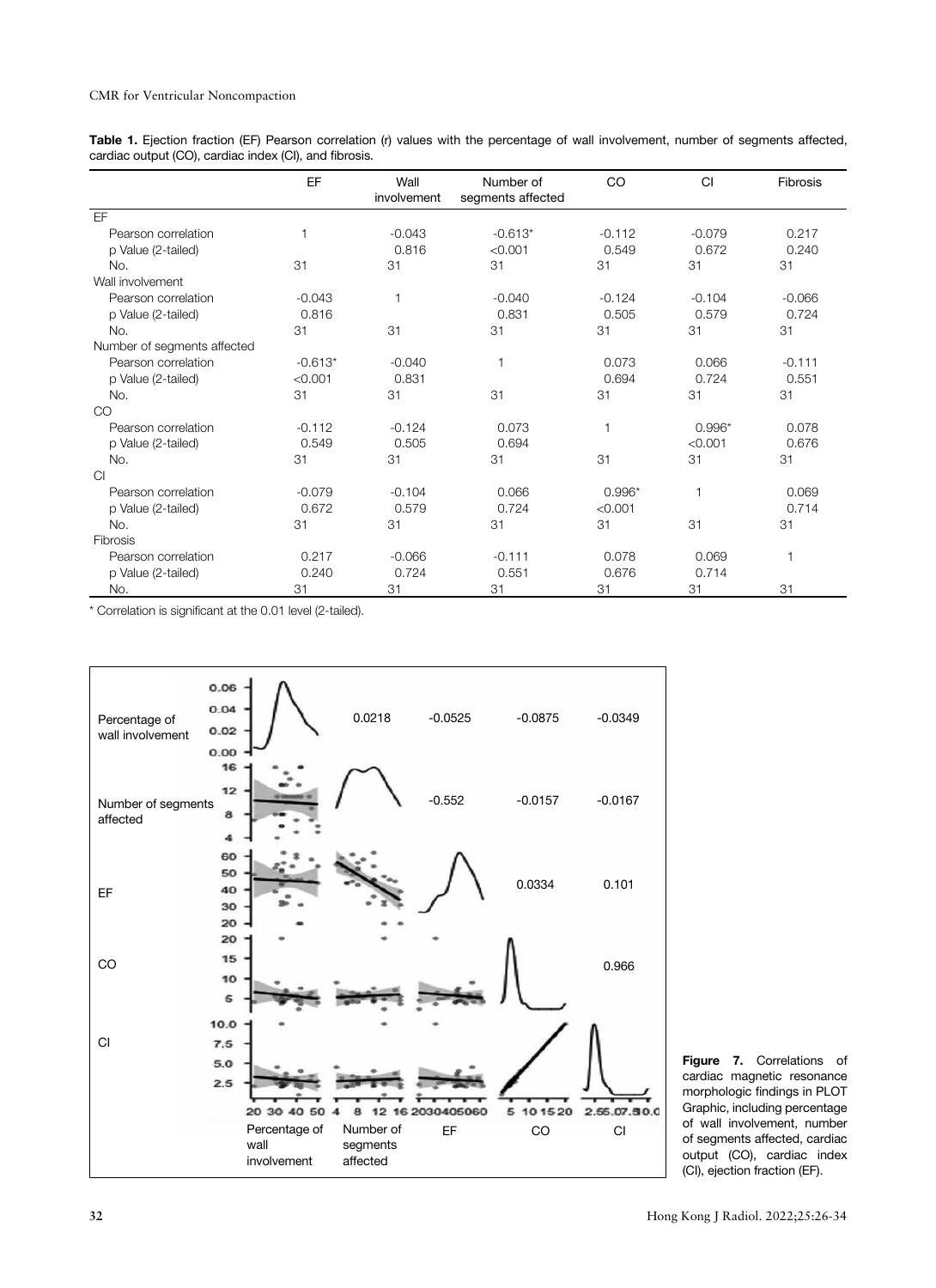**Table 2.** The dependent variable was ejection fraction (EF). The linear relationship between the two continuous variables with EF decrease and left ventricular noncompaction the percentage of wall involvement, number of segments affected, cardiac output, and cardiac index change.

| Model        |                                | Unstandardised<br>coefficients |                   | Standardised<br>coefficients |          | p Value | 95% confidence<br>interval for B | Correlations   |          |          |
|--------------|--------------------------------|--------------------------------|-------------------|------------------------------|----------|---------|----------------------------------|----------------|----------|----------|
|              |                                | в                              | Standard<br>error | Beta                         |          |         |                                  | Zero-<br>order | Partial  | Part     |
| $\mathbf{1}$ | (Constant)                     | 61.849                         | 13.730            |                              | 4.505    | 0.000   | 33.571-90.127                    |                |          |          |
|              | Wall involvement               | $-0.238$                       | 0.232             | $-0.145$                     | $-1.024$ | 0.316   | $-0.715$ to 0.240                | $-0.043$       | $-0.201$ | $-0.140$ |
|              | Number of<br>segments affected | $-1.742$                       | 0.430             | $-0.563$                     | $-4.048$ | 0.000   | $-2.628$ to $-0.855$             | $-0.613$       | $-0.629$ | $-0.555$ |
|              | Cardiac output                 | $-14.763$                      | 5.705             | $-4.002$                     | $-2.588$ | 0.016   | $-26.513$ to $-3.012$            | $-0.112$       | $-0.460$ | $-0.355$ |
|              | Cardiac index<br>change        | 28.674                         | 11.288            | 3.915                        | 2.540    | 0.018   | 5.427-51.922                     | $-0.079$       | 0.453    | 0.348    |
|              | <b>Fibrosis</b>                | 6.035                          | 4.448             | 0.189                        | 1.357    | 0.187   | $-3.125$ to $15.195$             | 0.217          | 0.262    | 0.186    |

**Table 3.** Summary of results according to subgroups.

| Model |              |                             | Fibrosis | Wall<br>involvement | Cardiac<br>index | Number of<br>segments affected | Cardiac<br>output |
|-------|--------------|-----------------------------|----------|---------------------|------------------|--------------------------------|-------------------|
|       | Correlations | <b>Fibrosis</b>             | 1.000    | 0.038               | 0.100            | 0.127                          | $-0.106$          |
|       |              | Wall involvement            | 0.038    | 1.000               | $-0.214$         | 0.019                          | 0.223             |
|       |              | Cardiac index               | 0.100    | $-0.214$            | 1.000            | 0.083                          | $-0.996$          |
|       |              | Number of segments affected | 0.127    | 0.019               | 0.083            | 1.000                          | $-0.090$          |
|       |              | Cardiac output              | $-0.106$ | 0.223               | $-0.996$         | $-0.090$                       | 1.000             |
|       | Covariances  | <b>Fibrosis</b>             | 19.782   | 0.039               | 5.001            | 0.243                          | $-2.697$          |
|       |              | Wall involvement            | 0.039    | 0.054               | $-0.561$         | 0.002                          | 0.296             |
|       |              | Cardiac index               | 5.001    | $-0.561$            | 127.414          | 0.403                          | $-64.140$         |
|       |              | Number of segments affected | 0.243    | 0.002               | 0.403            | 0.185                          | $-0.220$          |
|       |              | Cardiac output              | $-2.697$ | 0.296               | $-64.140$        | $-0.220$                       | 32.551            |

\* Ejection fraction being the dependent variable.

#### **Limitations of the Study**

Our study design had a few limitations. First, there were no histologically confirmed cases of LVNC. Another limitation of our study was that it was performed with a small number of patients. Furthermore, because this review was retrospective, the clinical information was incomplete. LVNC is rare cardiomyopathy that is not fully classified.11 Involvement is not homogeneous throughout the heart. The patient group was heterogeneous in terms of the diagnostic methodology. Long-term follow-up is required to determine the prognosis in LVNC cases. Long-term follow-up was not possible in the study. No age grouping was made since our cases were few. Another limitation was that the study was a single-centre study and all CMR examinations were interpreted by a single radiologist. Current criteria for the diagnosis of LVNC lead to highly variable disease prevalence in patients referred for CMR. Petersen criteria were used in this study. $1,9,12,13$ 

### **CONCLUSION**

A high correlation was found between the number of segments involved and a poor prognosis in LVNC cases. The number of preserved segments correlates positively with LVEF and is the most influential anatomical factor in the clinical severity of the cases in the clinical prognosis and treatment planning of LVNC cases. In the CMR examination by radiologists, reporting the number of preserved segments in LVNC patients will be a guide to determining the appropriate treatment choice. Prospective studies with larger patient series are needed to determine the factors that play a role in the prognosis of this disease.

#### **REFERENCES**

- 1. Negri F, De Luca A, Fabris E, Korcova R, Cernetti C, Grigoratos C, et al. Left ventricular noncompaction, morphological, and clinical features for an integrated diagnosis. Heart Fail Rev. 2019;24:315- 23.
- 2. Peters F, Khandheria BK, dos Santos C, Matioda H, Maharaj N,